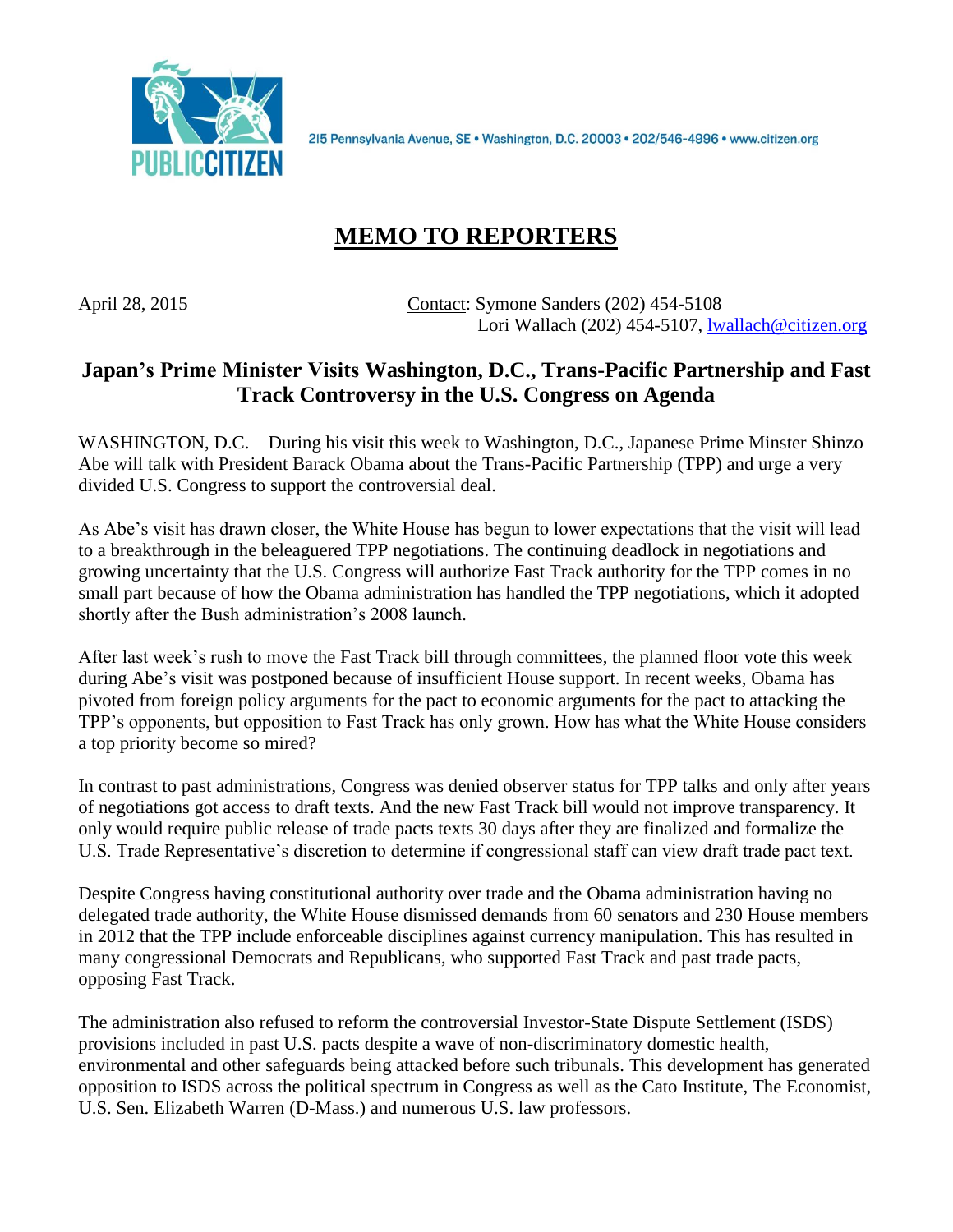*JAPAN AND CURRENCY*: Ardent free-traders from Fred Bergsten of the Peterson Institute of International Economics to arch-conservative economist Arthur Laffer have joined the fray, telling Congress that the TPP will harm America's economy if currency manipulation is not addressed. The presentation of currency proposals for the TPP that would clearly delineate monetary policy moves from manipulation has not mollified administration opposition. Yet, while the type of currency rules Congress seeks would not currently designate Japan as a manipulator, Congress wants to have such disciplines in place to ensure that the new market access for U.S. agricultural goods to Japan that the TPP could deliver cannot be effectively erased by future devaluations.

The U.S. automobile sector also is insistent that the TPP include such disciplines. At a bipartisan congressional briefing last week, Congress was informed that past depreciations of the yen have put U.S. car makers at a competitive disadvantage to Japanese car makers of up to \$8,000 per vehicle. A recent study by the Economic Policy Institute found the yen's dropping value in large part caused the huge goods trade deficit of \$78.3 billion between the U.S. and Japan in 2013, and displaced 896,000 U.S. jobs that year, touching almost all House districts nationwide.

*THE ECONOMIC CASE FOR TPP IS WEAK*: The Obama administration used the text of the 2012 U.S.-Korea Free Trade Agreement as the template for the TPP even as the U.S. trade deficit with Korea expanded each year the pact was in effect – with an 84 percent increase in the U.S. goods trade deficit with Korea during the pact's first three years as U.S. exports to Korea declined and imports soared.

Last year, the U.S. Department of Agriculture estimated that the TPP would result in zero U.S. growth gains, even if it eliminated all tariffs on all products, which is not likely. Prominent U.S. economists who supported past pacts like the North American Free Trade Agreement (NAFTA) – such as Nobel-laureate Paul Krugman, Vice President Joe Biden's former chief economist Jared Bernstein, Professors Joe Stiglitz and Jeffrey Sachs, former Labor Secretary Robert Reich and Reagan Asia trade negotiator Clyde Prestowitz – have all come out in opposition to the TPP.

*UNCONVINCING FOREIGN POLICY ARGUMENT FOR TPP:* As the economic case for the TPP proved unconvincing, some politicians and pundits pivoted to foreign policy arguments, seeking to activate Americans' anxieties about a rising China to distract from the economic issues. While U.S. concerns about the implications of China's rising economic power and influence are legitimate, the notion that the establishment – or not – of any specific U.S. trade agreement would control this process is contradicted by the record. *In fact, Chinese-owned firms operating here are lobbying for the TPP and Fast Track.*

Time and again, the same foreign policy arguments are trotted out after the economic case fails. We were warned that unless NAFTA and free trade deals with eight Latin American nations were enacted, China would write the rules and grab our trade in the hemisphere. NAFTA went into effect and in its first 20 years, the U.S. share of goods imported to Mexico dropped from 70 percent to under 50 percent, while China's share rose more than 2,600 percent. After U.S. pacts with eight other Latin American nations were enacted, China's exports to Latin America soared more than 1,280 percent, while the U.S. saw only modest export growth. The U.S. share of Latin America's imported goods fell 36 percent, while China's share increased 575 percent.

Trying to paint the TPP as a way for America to write the rules in Asia so that China does not is also absurd. The TPP is not about establishing "American" rules in Asia. It's about imposing rules that would hurt most Americans, but are favored by the 500 official U.S. corporate trade advisers calling the shots on the TPP. The TPP rules promote more U.S. job offshoring and would further gut our manufacturing base – even as a recent Department of Defense report warned that U.S. deindustrialization poses a threat to national security and our nation's economic wellbeing. The TPP would ban the application of Buy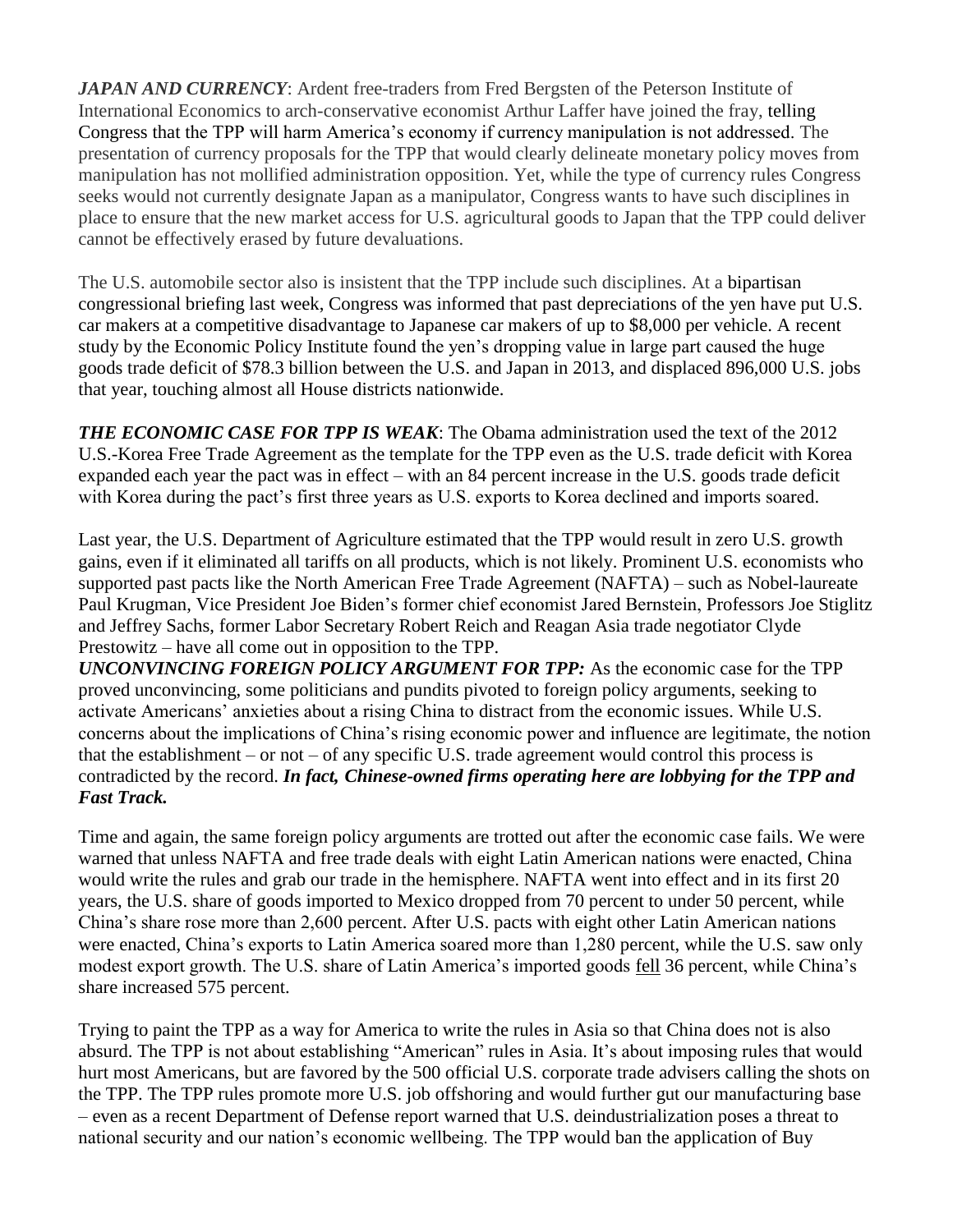America procurement preferences with respect to all firms operating in TPP countries. Instead of reinvesting our tax dollars at home to build a strong national infrastructure and create economic growth and jobs here, the TPP would require us to give firms from the TPP nations, including Chinese stateowned-enterprise firms operating in Vietnam, equal access to U.S. government contracts.

And, the TPP will not "contain" or isolate China. Obama administration officials have repeatedly stated their eagerness for China to *join* the TPP. Administration officials say China could join only if it agreed to TPP rules, but those rules would give Chinese products duty-free access to the U.S., and new TPP foreign investor rights would enhance China's relative economic might *within* the United States. This may explain China's statements of increased interest in joining the TPP. At the most recent APEC meeting, the U.S. government actually endorsed a Chinese proposal to explore a Free Trade Agreement of the Asia Pacific that would include the United States, China and numerous other Asian nations. Nor would the TPP empower Pacific allies to act as a bulwark against Chinese influence, given that many of the TPP nations see China as a critical partner. Indeed, officials from Australia, New Zealand and Malaysia have said that if the TPP were to become a China-containment tool, they would no longer participate in TPP negotiations.

*FAST TRACK LACKS SUPPORT:* In the U.S. House of Representatives, Fast Track is opposed by nearly all Democrats. While the House Republican leadership supports the Fast Track bill, a substantial bloc of Republican representatives oppose it, as do conservative tea party activists. That is why House Speaker John Boehner has said that he needs to be able to count 50 Democratic votes to schedule a House floor vote on Fast Track. Yet, even though the president and his Cabinet have heavily lobbied Democratic representatives and traveled to visit their districts, fewer than 10 House Democrats have announced support for the bill. The Republican leadership is unlikely to bring the bill for a vote unless they know they have a majority, because they do not want it to be voted down, which would signal to the other TPP countries that they should not make final concessions on the TPP.

On Monday, an unprecedented 2,000 U.S. labor, small business, consumer, environmental, farm and other organizations sent a letter to Congress opposing Fast Track for the TPP. This is a wider array of opposition than has ever existed on any past U.S. trade agreement or Fast Track fight. One reason is that past U.S. trade agreements on which the TPP is based have made it easier to offshore American jobs to low-wage countries, and the TPP would lower U.S wages by putting Americans in competition with workers in Vietnam where minimum wages are less than 60 cents an hour. Also creating opposition is the fact that only five of the TPP's 29 chapters even focus on traditional trade issues, meaning that the deal poses threats to non-trade issues from food safety and Internet freedom to environmental and health protections and medicine prices.

A 2015 bipartisan [poll](http://blogs.wsj.com/washwire/2015/01/21/poll-finds-agenda-gap-between-leaders-american-people/) from *The Wall Street Journal* and *NBC News* shows that 75 percent of Americans think that the TPP should be rejected or delayed. Organizations that signed Monday's letter or have spoken out elsewhere against fast tracking the TPP include consumer groups, unions, environmental groups, civil rights organizations, senior advocates, small businesses, transparency advocates, food safety organizations, faith groups and LGBT organizations. Specifically, these include Consumers Union, Public Citizen, NAACP, AARP, Sierra Club, NRDC, Center for Food Safety, Union of Concerned Scientists, U.S. auto makers, National Farmers Union, Farm Aid, National Nurses United, the American Federation of Teachers, SEIU, AFSCME, and the National Asian Pacific American Student Coalition of the United States Student Association.

If you have questions or would like any additional information, please contact Symone Sanders of Public Citizen (ssanders @citizen.org). We also have compiled the Top Reasons to Oppose Fast Tracking the